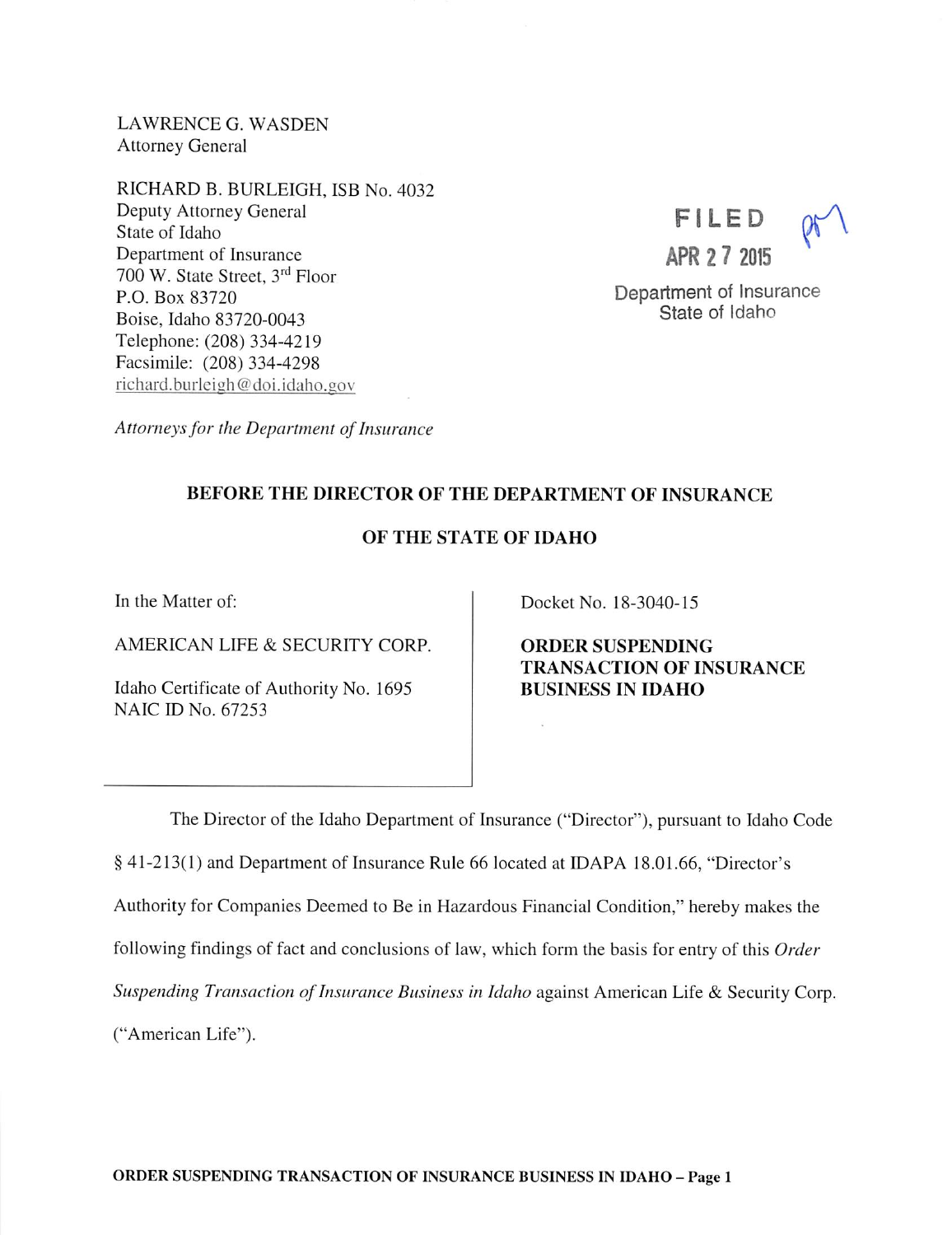#### FINDINGS

1. American Life is a non-resident life and disability company (excluding managed care) domiciled in Arizona and issued an Idaho Certificate of Authority No. 1695 by the Director and is therefore under the jurisdiction of the Director of the Idaho Department of Insurance ("Department") pursuant to the Idaho Insurance Code, title 41, Idaho Code.

2. The Department's financial analyst conducted an independent review of American Life's financial condition and has reached the following conclusions that indicate that American Life is in hazardous financial condition as defined in Idaho law and Department rule.

#### Operating Loss (50% of Surplus)

3. Pursuant to Idaho Code § 41-313(1), in order to qualify for and maintain a certificate of authority to transact insurance in Idaho, American Life is required to maintain minimum paid-up capital stock and minimum additional surplus of \$1,000,000 each, for a total minimum policyholder surplus of \$2,000,000.

4. American Life reported in its 2014 annual statement that, as of December 31, 2014, American Life had policyholder surplus of \$2,927,996, which exceeded the minimum required policyholder surplus by \$927,996.

5. American Life also reported in its 2014 annual statement a net operating loss of \$1,580,355. Such loss was greater than 50% of American Life's remaining policyholder surplus in excess of the minimum requirement, i.e., \$463,998.

### Net Operating Losses

6. American Life has reported net operating losses in five of the last five years, including, specifically, a loss of \$20,497 in 2013 and a loss of \$1.58 million in 2014, as reflected in its 2014 annual statement.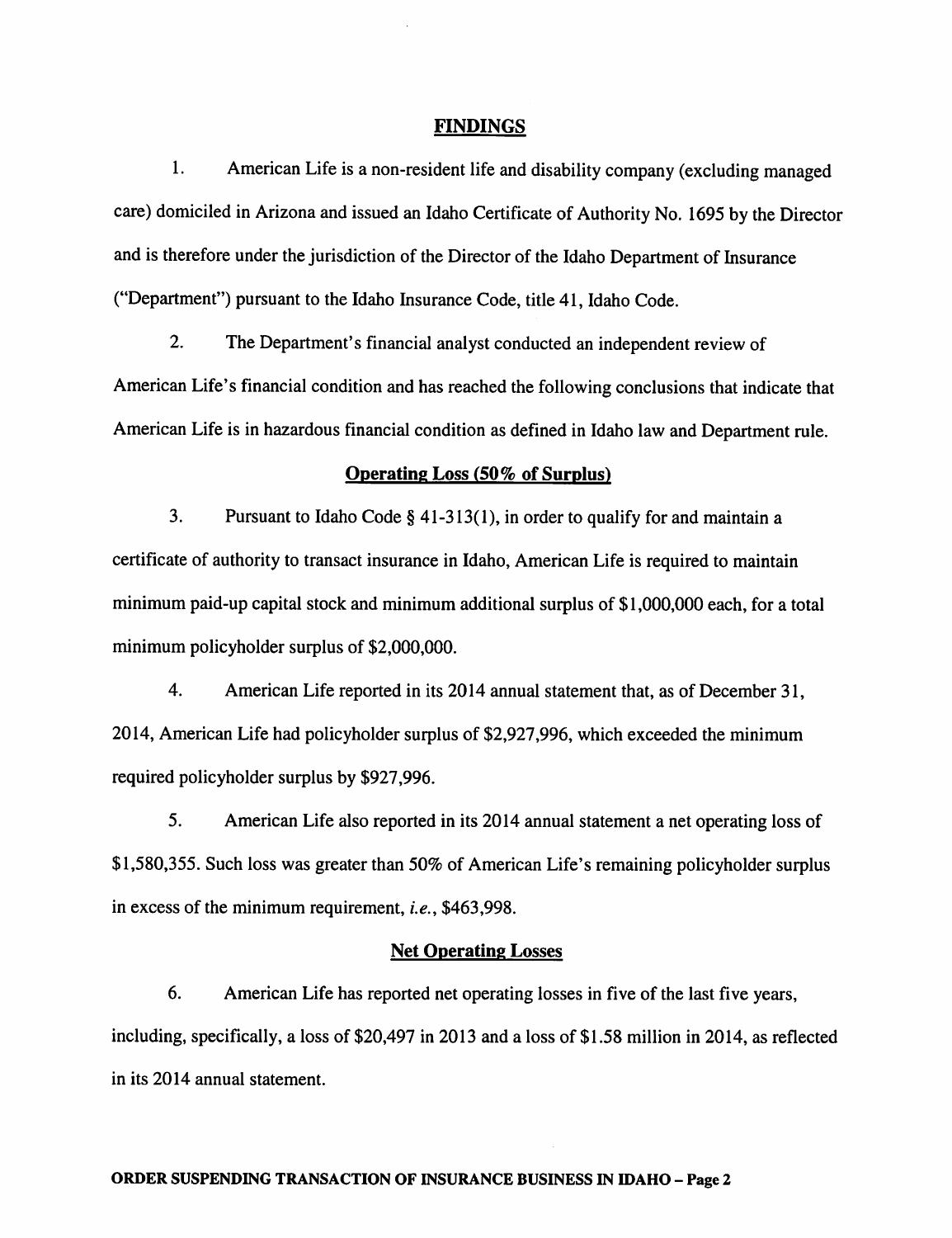#### **Other Contributing Factors**

7. American Life's 2014 annual statement reflects that, excluding capital and surplus contributions, American Life's total surplus decreased by 170% in 2014.

8. American Life's affiliated investments of \$4.8 million, as reported for 2014, represented 165% of its capital and surplus.

#### **CONCLUSIONS**

9. Rule 66.01 1 sets forth, at subsections 01 through 20, the standards that may be considered by the Director in determining whether the continued operation of any insurer transacting insurance business in Idaho maybe deemed to be hazardous to its policyholders or creditors or to the general public.

10. Rule 66.011.05 provides that, in determining whether an insurer is in hazardous financial condition, the Director may consider whether "the insurer's operating loss in the last twelve (12) month period  $[...]$  is greater than fifty percent (50%) of the insurer's remaining surplus as regards policyholders in excess of the minimum required."

11. Based on statutory minimum surplus requirements applicable to American Life, and based on information reported in American Life's 2014 annual statement, as described above, the Director hereby concludes that American Life experienced an operating loss in the last twelve  $(12)$  month period greater than fifty percent  $(50\%)$  of its remaining policyholder surplus in excess of the minimum requirement, and that American Life is in hazardous financial condition, pursuant to the standard set forth at Rule 66.011.05.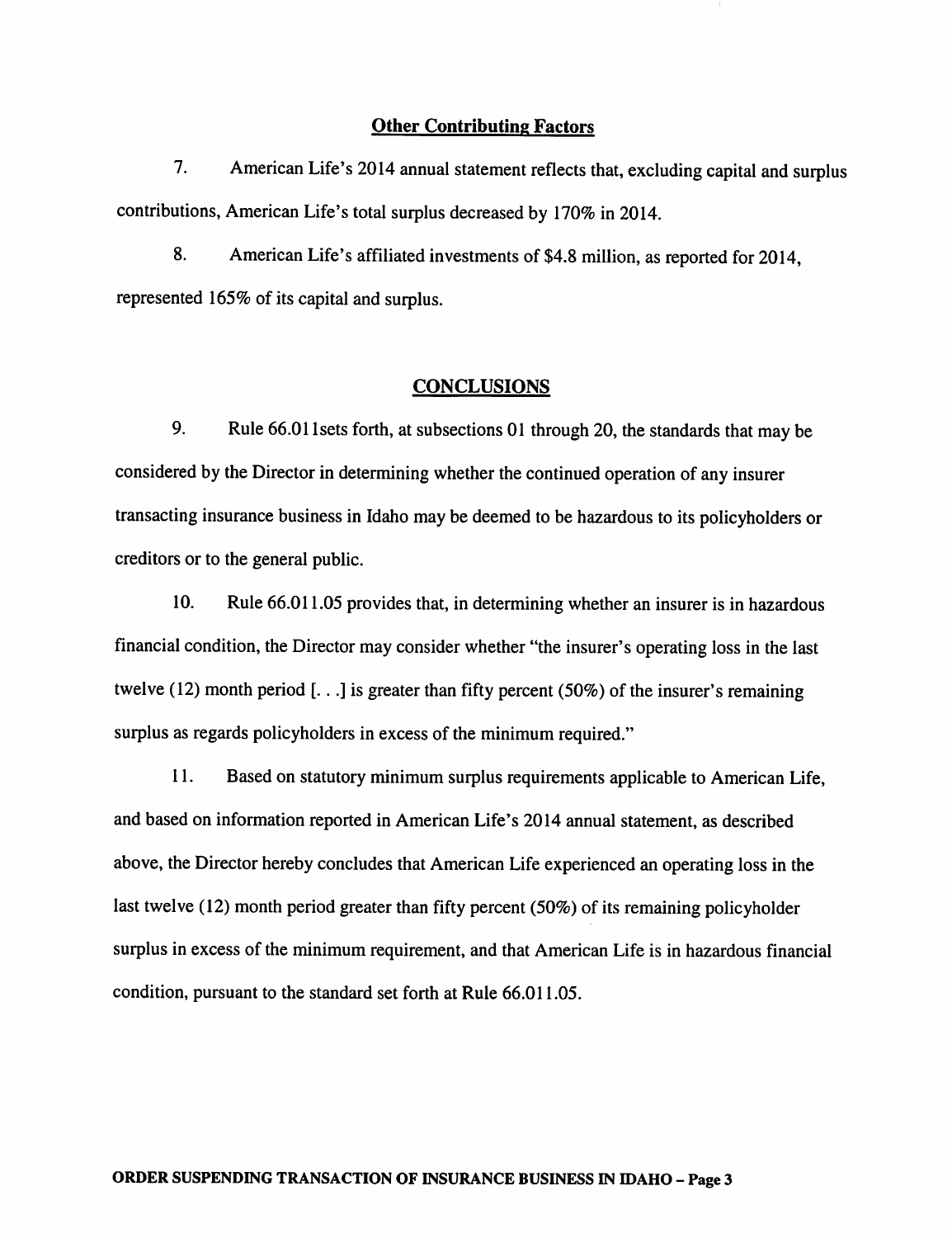12. Rule 66.011.16 provides that, in determining whether an insurer is in hazardous financial condition, the Director may consider whether an insurer has experienced, or will experience in the foreseeable future, cash flow or liquidity problems.

13. Based on American Life's reported net operating losses, the Director hereby concludes that American Life has experienced, and will experience in the foreseeable future, cash flow or liquidity problems and is in hazardous financial condition, pursuant to Rule 66.011.16.

14. Rule 66.011.20 provides that, in determiningwhether an insurer is in hazardous financial condition, the Director may consider any other finding determined by the Director to be hazardous to the insurer's policyholders or creditors or to the general public.

15. The Director has determined that the findings set forth in paragraphs 7 through 9 above are potentially hazardous to American Life's policyholders and creditors, and therefore concludes that American Life is in hazardous financial condition, pursuant to Rule 66.011.20.

#### ORDER

NOW, THEREFORE, based on the foregoing findings and conclusions that American Life is in hazardous financial condition and that its continued operation in Idaho maybe hazardous to its policyholders, its creditors, and the general public, and good cause appearing therefor,

IT IS HEREBY ORDERED, pursuant to Rule 66.012.02.b, that American Life is SUSPENDED fromaccepting or renewing insurance business in Idaho, effective immediately, until such time as the Director finds that American Life's financial condition has sufficiently improved to justify a finding that it is no longer in hazardous financial condition.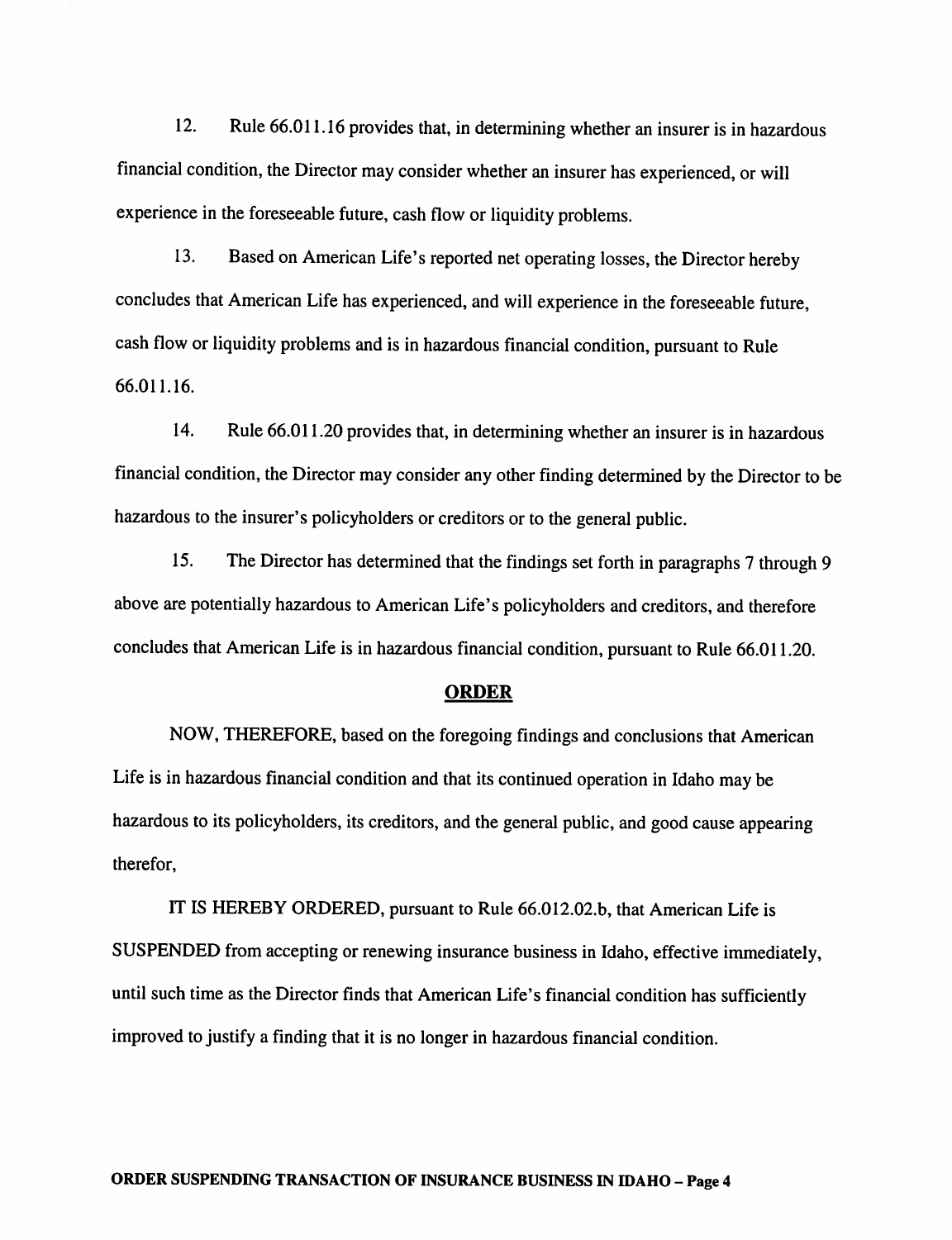IT IS FURTHER ORDERED that American Life immediately provide notice to every

person authorized to write business in the state of Idaho for American Life to immediately cease

writing any such insurance business for American Life.

DATED this  $25^{\circ}$  day of April, 2015.

STATE OF IDAHO DEPARTMENT OF INSURANCE

OMAS A. DONOVAN Acting Director

#### NOTIFICATION OF RIGHTS

This Order constitutes a final order of the Director. Any party may file a motion for reconsideration of this final order within fourteen (14) days of the service date of this order. The Director will dispose of the petition for reconsideration within twenty-one (21) days of its receipt, or the petition will be considered denied by operation of law. See, Idaho Code  $§ 67-5246(4).$ 

Pursuant to Idaho Code §§ 67-5270 and 67-5272, any party aggrieved by this final order may appeal it by filing a petition for judicial review in the district court of the county in which: (1) the hearing was held; or (2) the final agency action was taken; or (3) the aggrieved party resides or operates its principal place of business in Idaho; or (4) the real property or personal property that was the subject of the agency decision is located. An appeal must be filed within twenty-eight (28) days of: (a) the service date of this final order; or (b) an order denying a petition for reconsideration; or (c) the failure within twenty-one (21) days to grant or deny a petition for reconsideration, whichever is later. See, Idaho Code § 67-5273. The filing of a